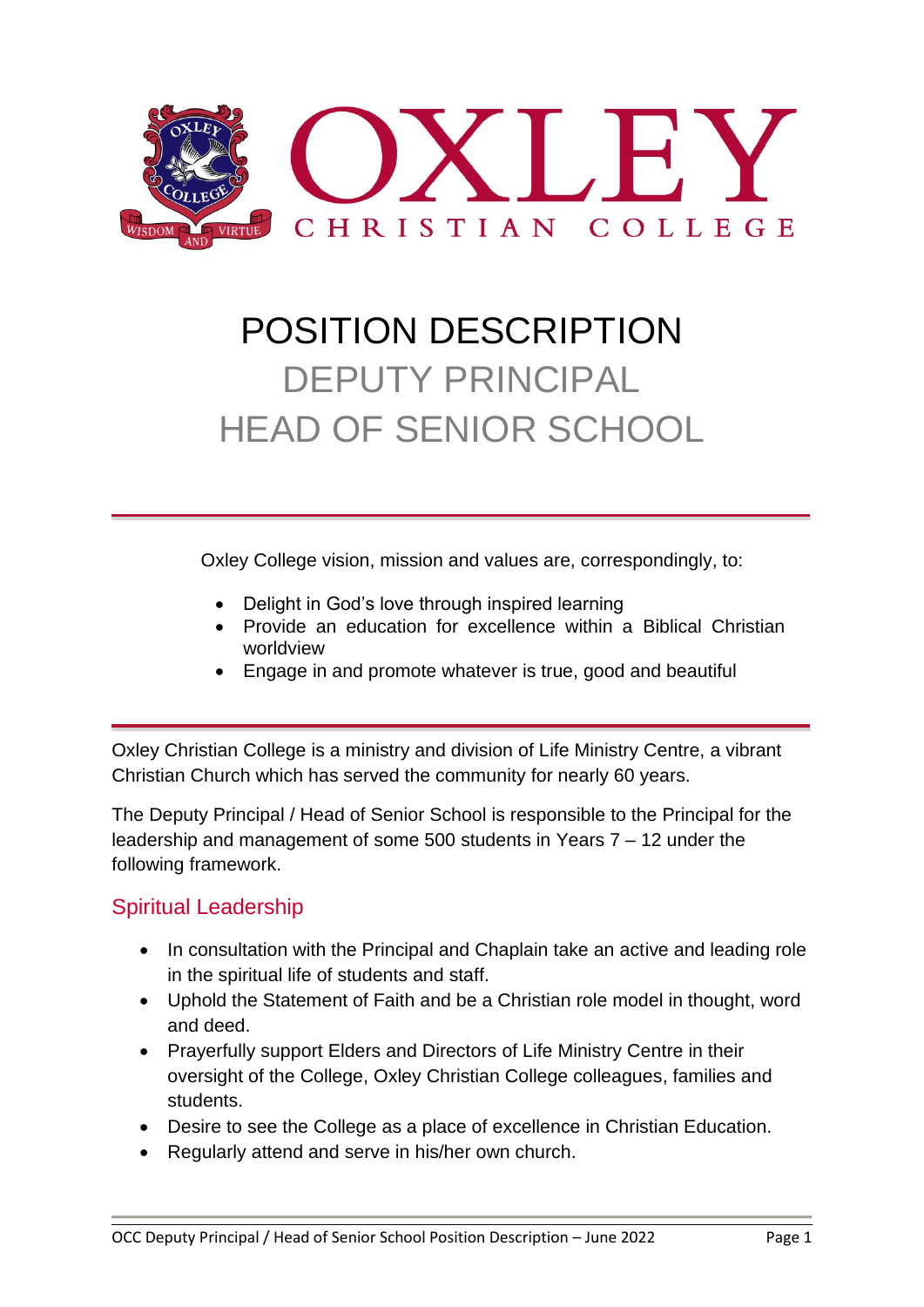### Educational Leadership

In consultation with the Principal and the Head of Curriculum and Professional Learning:

- Be responsible for the teaching and learning program in the Senior School.
- Create a learning environment that is challenging, rewarding and pursues excellence with the effective use of teaching staff and program budgets.
- Ensure that the educational program is in keeping with the College Vision, Mission and Values and meets government registration requirements.
- Ensure the effective development, documentation, provision, delivery, evaluation and ongoing review of the College educational programs.
- Analyse student needs and develop and translate educational policy into appropriate programs to meet the needs of all students.
- Ensure that the College approach to teaching and learning incorporates, appropriate, current developments and "best practice".
- Provide advice to students and parents on matters relating to the education of students and ensure that student records are kept up to date.
- Oversee the timetable, including: the distribution of periods between learning areas; the design of the timetable with respect to meeting learning needs; the choices offered to students; and the rules regarding subject selection.
- Approve program modifications and exemptions for students with special needs.

## Student Welfare and Discipline

In consultation with the Principal, the Head of Students, the Chaplain and Year Level Coordinators:

- Foster a positive climate in which encouragement, repentance, forgiveness and restoration are the corner stones of student welfare processes.
- Ensure that parents are effectively informed of welfare and discipline matters.
- Support staff in their role as a team of pastoral care givers.
- Work with the Head of Students in discipline matters beyond the management of the classroom teachers and Year Level Coordinators.
- Develop and manage effective monitoring, recording and follow-up of student attendance.
- Oversee the implementation of College expectations with regard to student behaviour, care of property and uniform.
- All staff at Oxley Christian College must actively guard the safety and wellbeing of all students in accordance with legal requirements, including the Child Safe Standards. All staff at Oxley Christian College are required to sign and abide by the Code of Conduct.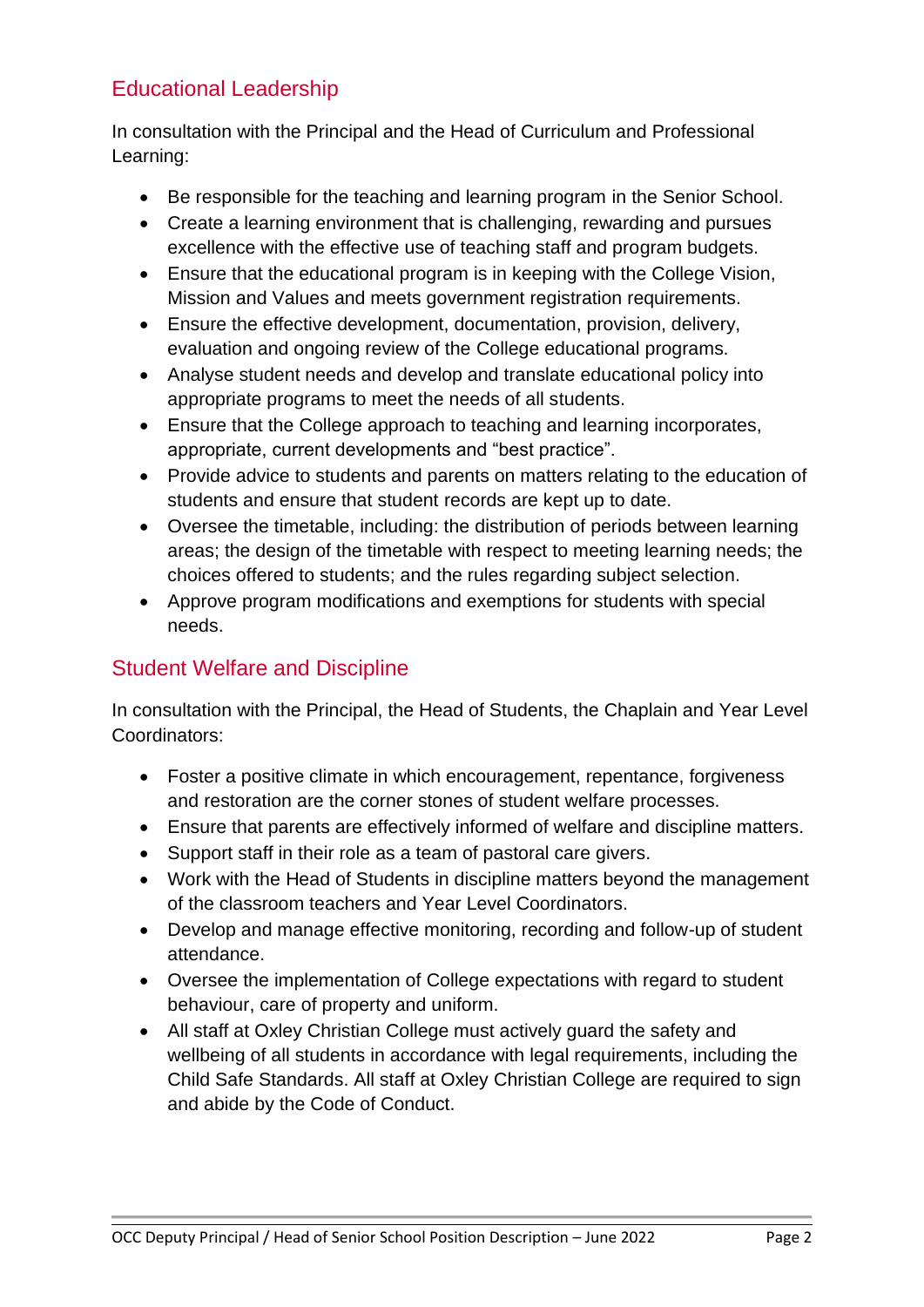## Leadership and Management of Staff

In consultation with the Principal

- Build a positive and rewarding climate which enhances staff morale and commitment to the Oxley Vision, Mission and Values.
- Effectively lead the team of teachers in Year 7-12 and foster high standards of professionalism including the cooperative support of P-6 teachers.
- As an exemplar to staff, be seen as their supporter and colleague, while maintaining strong but sensitive leadership.
- Recognise, promote and use the skills of staff, encouraging servanthood, leadership and learning in each person.
- Assist with the overall management of the College through the involvement of the staff in cooperative decision making and corporate policy formation where appropriate.
- Arrange appropriate in-house and external Professional Development to meet organisational and teacher needs and manage programs to improve knowledge, skills and experience of staff.
- Select and allocate teaching staff to teaching and other roles including the employment of short-term replacement teachers.
- Deliver a staff induction program and oversee the mentoring of new staff members.
- Monitor staff expertise and performance and implement a Performance and Management Framework.

### Administration

In consultation with the Principal, the Head of Junior School and the Office Manager:

- Protect the P-12 focus and unity of purpose by supporting all sections of the College.
- Manage administrative structures and procedures to ensure efficient operation of the College on a daily basis.
- Approve all non-routine events and interruptions to the College timetable, including excursions and camps. Oversee all risk management procedures and practices.
- Oversee the quality of all written parent communication produced by the Senior School.
- Interact effectively with staff, students, parents and members of the wider community, maintaining highly professional standards of communication.
- Be a perceptive mediator, exercising fairness, wisdom and sensitivity.
- Contribute to the review and/or development of policy regarding the College operations and assist with the development of other documents including handbooks, promotional materials and submissions.